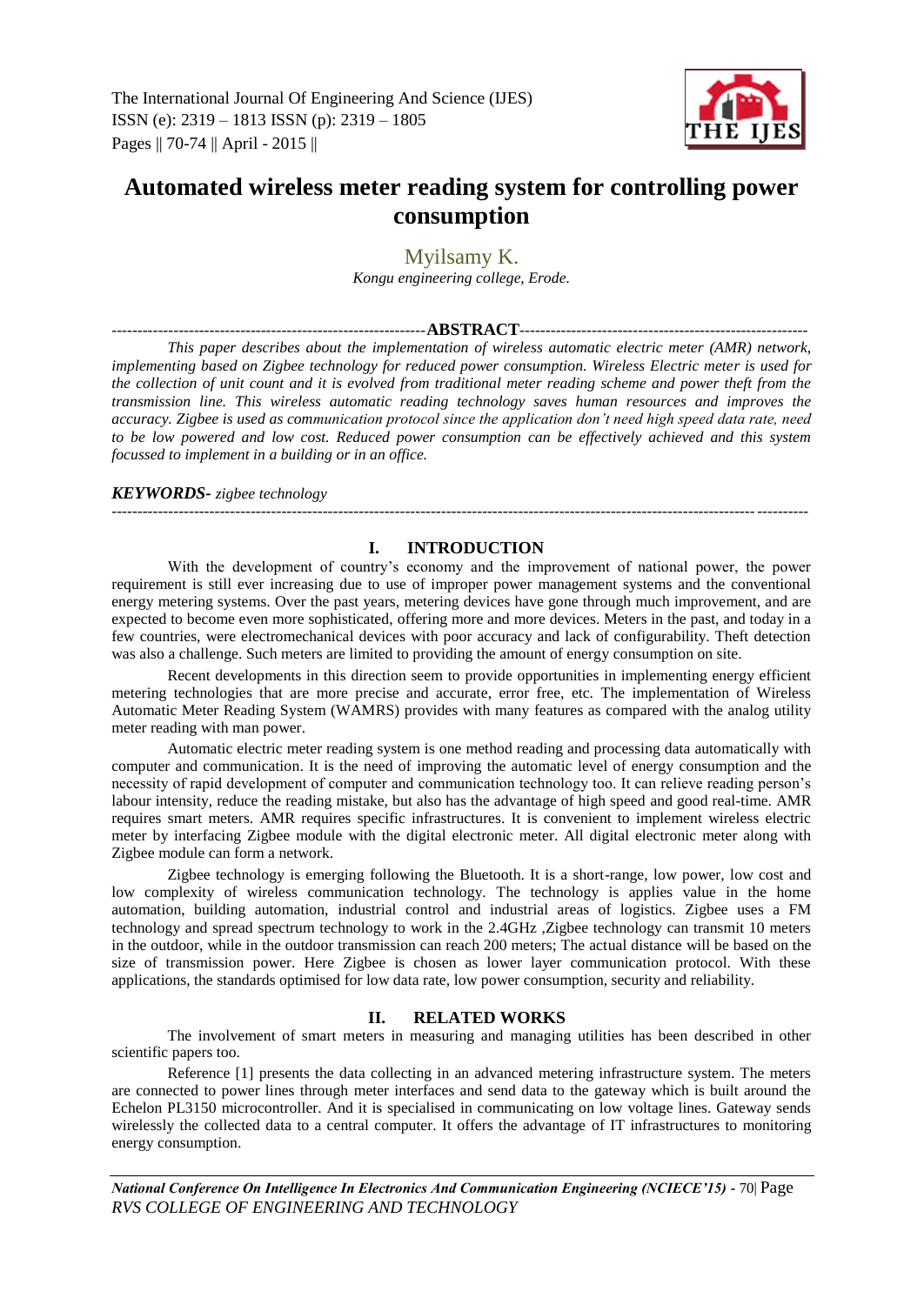Reference [2] presents a wireless remote meter reading system is designed through analysis and experiments. The system combines the zigbee technology with the GPRS network. It is using an important PIC microcontroller by CC2430 to do communication in short distance and SIM300 to achieve communication function in long distance, using RS-232 communication link. This system has low cost and a little power consumption.

Reference [3] presents an electric meter with base station and will send utility data such as unit count and receive bill for that unit count. This system consumes less power to set the network by designing like this.

Reference [4] presents a novel AMR system based on IEEE 802.15.4 complaint wireless networks is proposed. Data collection can be done in a star topology or peer to peer topology. The peer to peer solution was chosen due to its increased flexibility and robustness.

Reference [5] presents the design and implementation of a smart power meter. It is based on a microchip dsPIC30F microcontroller and on the zigbee interface for sending the data.

The system described in this paper uses zigbee for connecting smart meters to the server unit and zigbee technology enables to make a communication between the server and remote unit. PIC Microcontroller 16F877A is used as the system needs ADC for converting the analog signals to the digital signals.

## **III. PROPROSED SYSTEM**

The proposed system deals with a wireless energy transmitter with tariff system through microcontroller. It can explore new possibilities for the next generation Automatic Meter Reading whose goal is to help collect the meter measurement automatically and possibly send commands to the meters. Wireless Smart Meter which is fixed on the remote unit will send the power units which are consumed to the server unit whenever a query commands sends. The main aim of this system is to reduce the power consumption by collecting datas from the smart meter through zigbee technology and controlling over the each smart meter in the remote unit. And theft detection was also a challenge. In the server unit Personal computer is connected to the zigbee through RS 232 serial communication cable.

(a) Block Diagram



The system is designed by following blocks

- Digital EB meter
- Potential Transformer
- Current Transformer
- Microcontroller
- LCD display
- Zigbee

*National Conference On Intelligence In Electronics And Communication Engineering (NCIECE'15) -* 71| Page *RVS COLLEGE OF ENGINEERING AND TECHNOLOGY*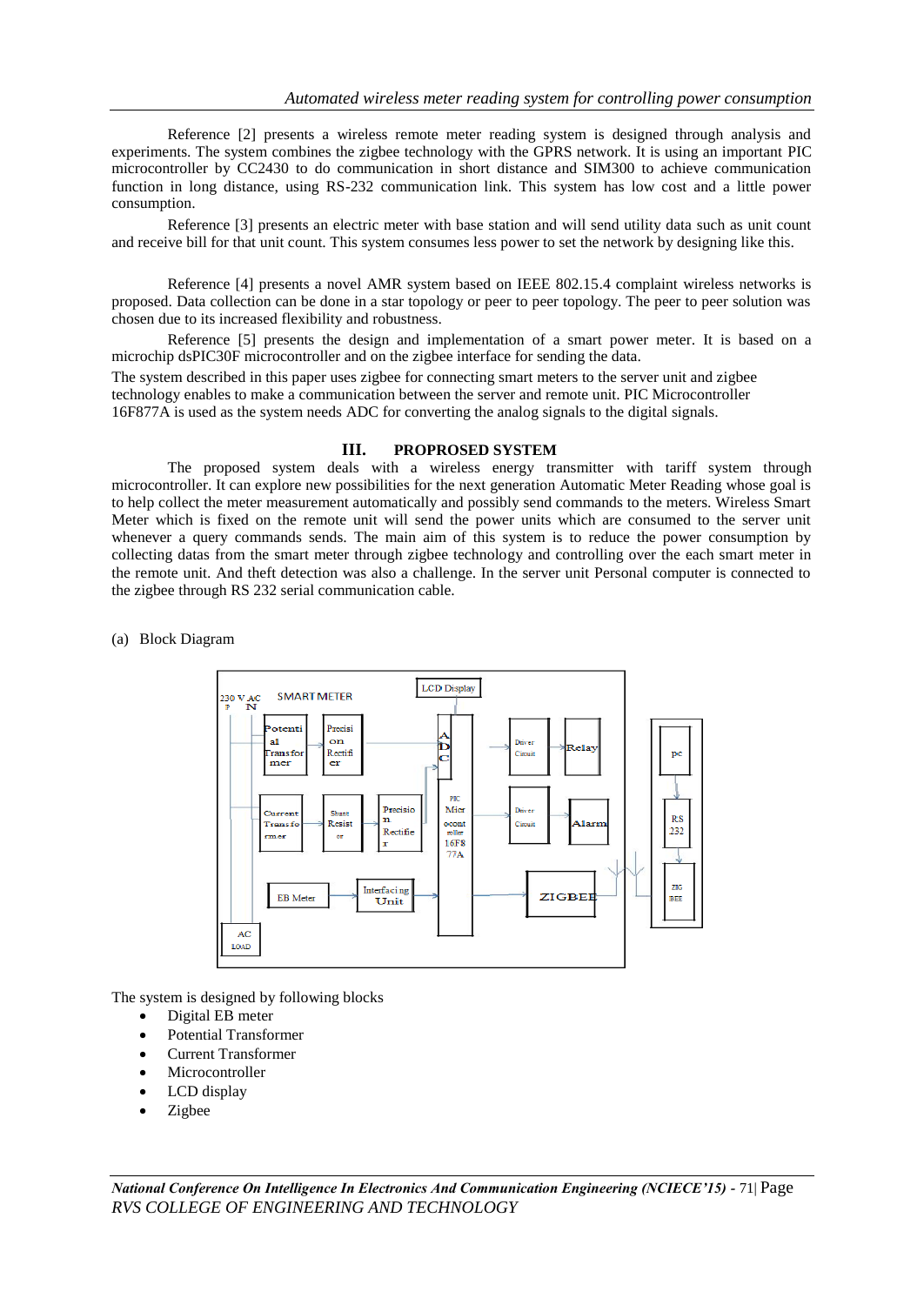There are three input parameter in the system. They are voltage sensing potential transformer,current transformer and the digital energy meter. The potential transformer is used to step down the voltage and it is given to the precision rectifier which converts AC to DC without loss. Then the digital voltage signal is fed to the ADC of the microcontroller, the ADC converts analog to digital signals, then the microcontroller processes the digital values.The current transformer senses the current and gives the appropriate current to the precision rectifier. A shunt rectifier is connected between current transformer and precision rectifier to convert the current to the voltage signal. Then signal from the precision rectifier is given to the ADC. The digital meter is interfaced with the controller through an interfacing unit. The microcontroller calculates the units of energy consumed and transmits the messages through the zigbee interface. The PC receives the value from the zigbee through RS 232 interface and It calculates the amount of unit consumed by each customer and the database stores the appropriate information. The LCD display in the controller displays the information and the unit consumed. The relay is used to shutdown the supply when the consumer is left unpaid.

## **A. Zigbee Technology:**

It is short-range, low power, low cost and low complexity of wireless communications technology. When using the 2.4GHz band, ZigBee technology can transmit 10 meters in the indoor, while in the outdoor transmission distance can reach 200 meters.

The XBee and XBee-PRO OEM RF Modules were engineered to meet IEEE 802.15.4 standards and support the unique needs of low-cost, low-power wireless sensor networks. The modules require minimal power and provide reliable delivery of data between devices. The modules operate within the ISM 2.4 GHz frequency band and are pin-for-pin compatible with each other.

#### **B.PIC Microcontroller:**

A microcontroller is a kind of miniature computer that you can find in all kinds of Gizmos. The microcontroller that has been used for this project is from PIC series. PIC microcontroller is the first RISC based microcontroller fabricated in CMO that uses separate bus for instruction and data allowing simultaneous access of program and data memory. . Easy Programming and Erasing are other features of PIC 16F877.

|               | <b>PROGRAM</b> | <b>DATA</b>   | <b>DATA</b>   |
|---------------|----------------|---------------|---------------|
| <b>DEVICE</b> | <b>FLASH</b>   | <b>MEMORY</b> | <b>EEPROM</b> |
| PIC.          |                |               |               |
|               | 8Κ             | 368 Bytes     | 256 Bytes     |
| 16F877        |                |               |               |

#### **IV. RESULT ANAYSIS**

In this section, we demonstrated the experimental results of the proposed system. The monitoring and management interface of the wireless automatic meter reading system in this research is coded with the Visual Basic Program language developed by Microsoft

It consist of different blocks like microcontroller block, zigbee, precision rectifier, EB meter to calculate power consumed, current and voltage transformer for calculating voltage and current in use. At the server end, it receives electric meter data and the load was connected.It transfers measured data by Zigbee module in RS-232communication format to complete the automatic wireless meter system.The user can monitor the power consumption details on the LCD. The system communicates with the remote station through communication module. Depending on the information received from the remote station, the 16LF8A can control the Relay module to shut off or resume the electric power supply. Outputs of average real power information based on the load are displayed on the LCD. Depending on the data received from the energy meter module, it sends information of the user meter to remote place through wireless communication module. In addition to that, the same information is sent to the user through LCD. In the Load bank section, a 60W incandescent bulb is used as a load for the purpose of energy consumption of the user.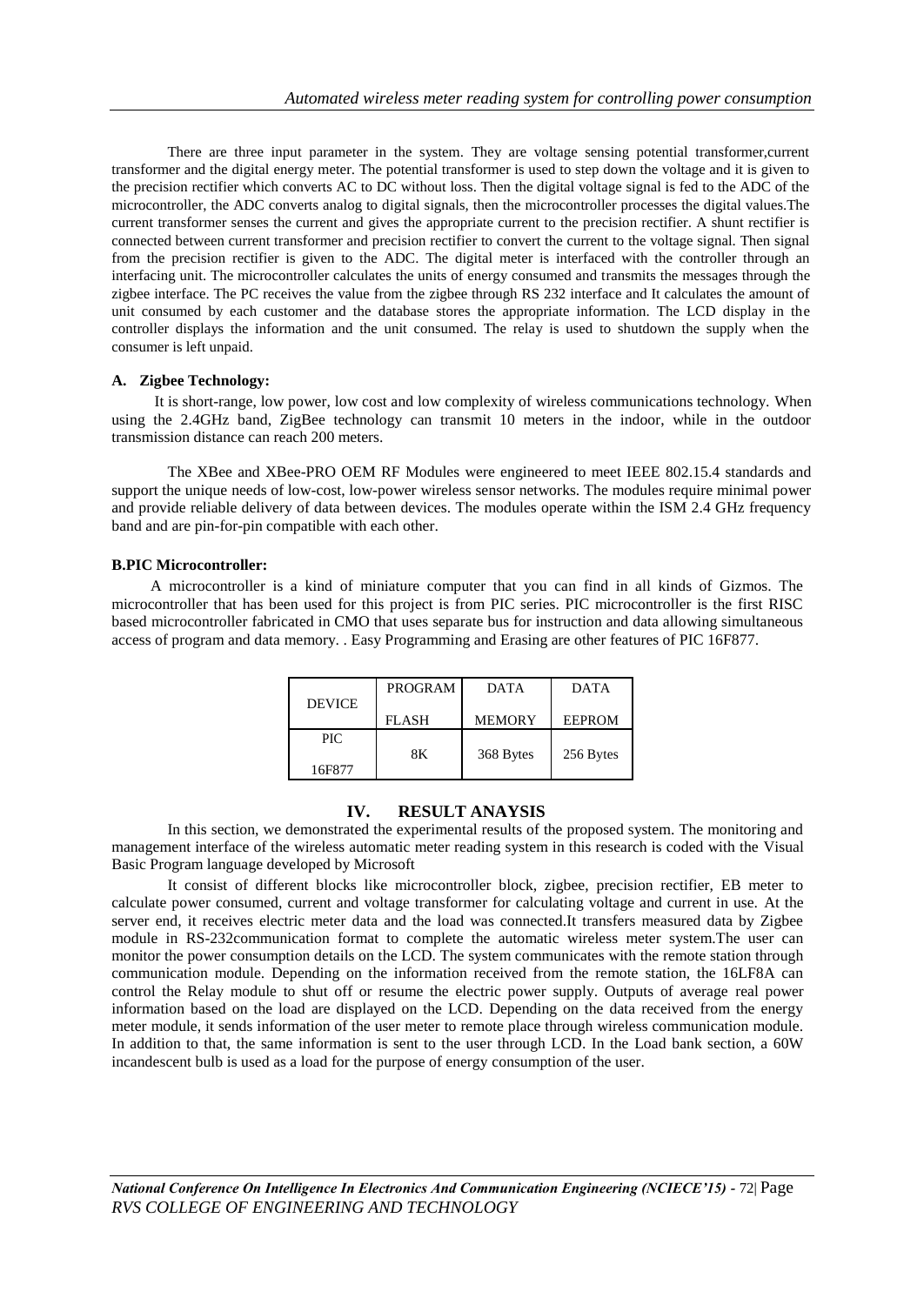

(a) Hardware architecture

The electric meter, measures amount of power and this data is then send to PC via RS 232 communication format. For demonstration purpose, 60Watt bulb is used as load to examine our system. The bulb is connected to load and the Energy meter which is used to measure the average real power information. The test is performed and power consumption is observed. For demonstration 10 seconds is considered as one hour. During this period the bulb glows continuously. After every hour, the power consumed by the remote unit is recorded at the server.Initially, the value displayed will be zero and it exceeds according to the power consumption.

| 001            | UNIT USAGE AT 08<br>-TH HOURS         |
|----------------|---------------------------------------|
|                |                                       |
| 8              | UNIT USAGE PER DAY                    |
|                |                                       |
|                |                                       |
|                |                                       |
| <b>EXIT</b>    |                                       |
|                | (b) Server window                     |
|                |                                       |
|                |                                       |
| <b>CONNECT</b> | SET COM<br><b>CLEAR</b><br>DISCONNECT |
|                |                                       |
|                |                                       |
| 001            | UNIT USAGE AT 12<br>-TH HOURS         |
|                |                                       |
| 9              | UNIT USAGE PER DAY<br>位               |

(c) server window

When the power exceeds the reference value, a warning is sent to remote unit and the warning is also displayed on the LCD.For this experiment, reference value is considered as 30 units. When the warning is generated the user can click on the disconnect option for disconnecting the system or can click on the connect option for enabling the power consumption by the remote unit. The reference value can be changed to 40 units by using another microcontroller, programmed to a reference value of 40 units. The warning generation can be shown by using a 600 watt bulb instead of 60 watt bulb.After the generation of warning controller can turned off

*National Conference On Intelligence In Electronics And Communication Engineering (NCIECE'15) -* 73| Page *RVS COLLEGE OF ENGINEERING AND TECHNOLOGY*